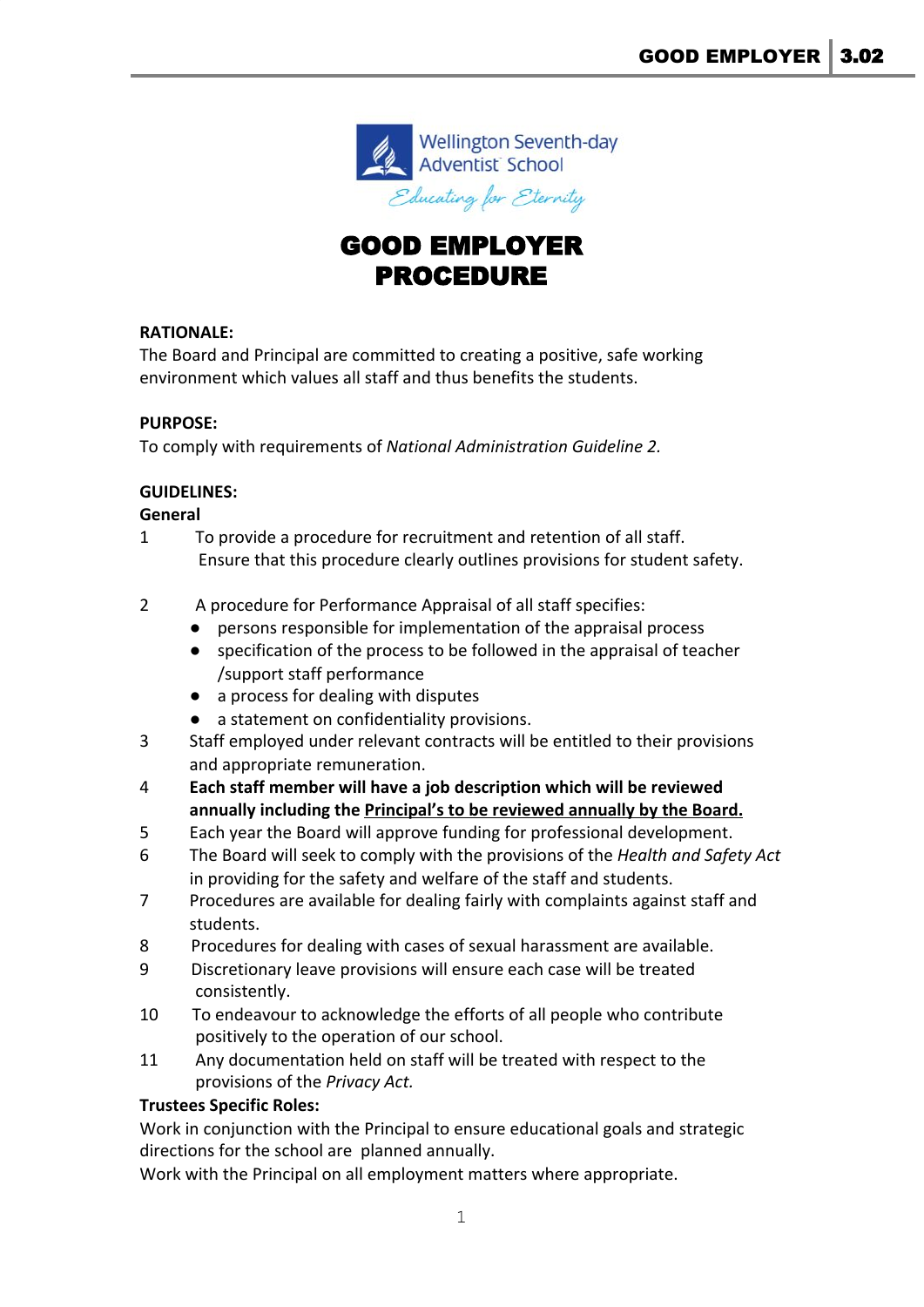# DISCIPLINARY GUIDELINES

- 1. The Board of Trustees will recognise its obligations as a good employer to provide fair and just procedures for the discipline of staff where this is required to uphold the good conduct of the school.
- 2. The Board of Trustees and Staff adopts the guidelines as laid out in the NZEI publication, "*Complaints, Discipline and Competency Procedures*", as the formal disciplinary procedures for the school.
- 3. Where disciplinary action is considered necessary the Board of Trustees will seek advice from the School Trustees' Association before taking action.
- 4. **It is the responsibility of the Principal to carry out any disciplinary action in respect of a Staff Member, in consultation with the Board Chairperson.**
- 5. **It is the responsibility of the Board Chairperson to carry out any disciplinary action in respect of either the Principal or any Trustee, in consultation with the full Board of Trustees.**
- 6. Where disciplinary action is deemed necessary the following principles will be followed:
	- (a) The employee must be advised of their right to request Union or legal assistance and representation at any stage.
	- (b) The employee must be advised of the specific nature of the alleged conduct and a reasonable opportunity provided for the employee to respond.
	- (c) The employee must be advised of any corrective action required to amend their conduct and given a reasonable opportunity to do so.
	- (d) Before any substantive disciplinary action is taken, an appropriate investigation is to be undertaken by the Principal.
	- (e) The process and results of any disciplinary action are to be recorded in writing, sighted, and signed by the employee as having been seen, and placed on their personal file.
		- (f) If the alleged conduct is sufficiently serious an employee may be either suspended on pay or transferred temporarily to other duties pending an investigation under (d). In exceptional circumstances an employee may be suspended without pay.
		- (g) An employee who has been suspended and the allegation is found to be without substance, must be entitled to resume the position from which they were suspended.